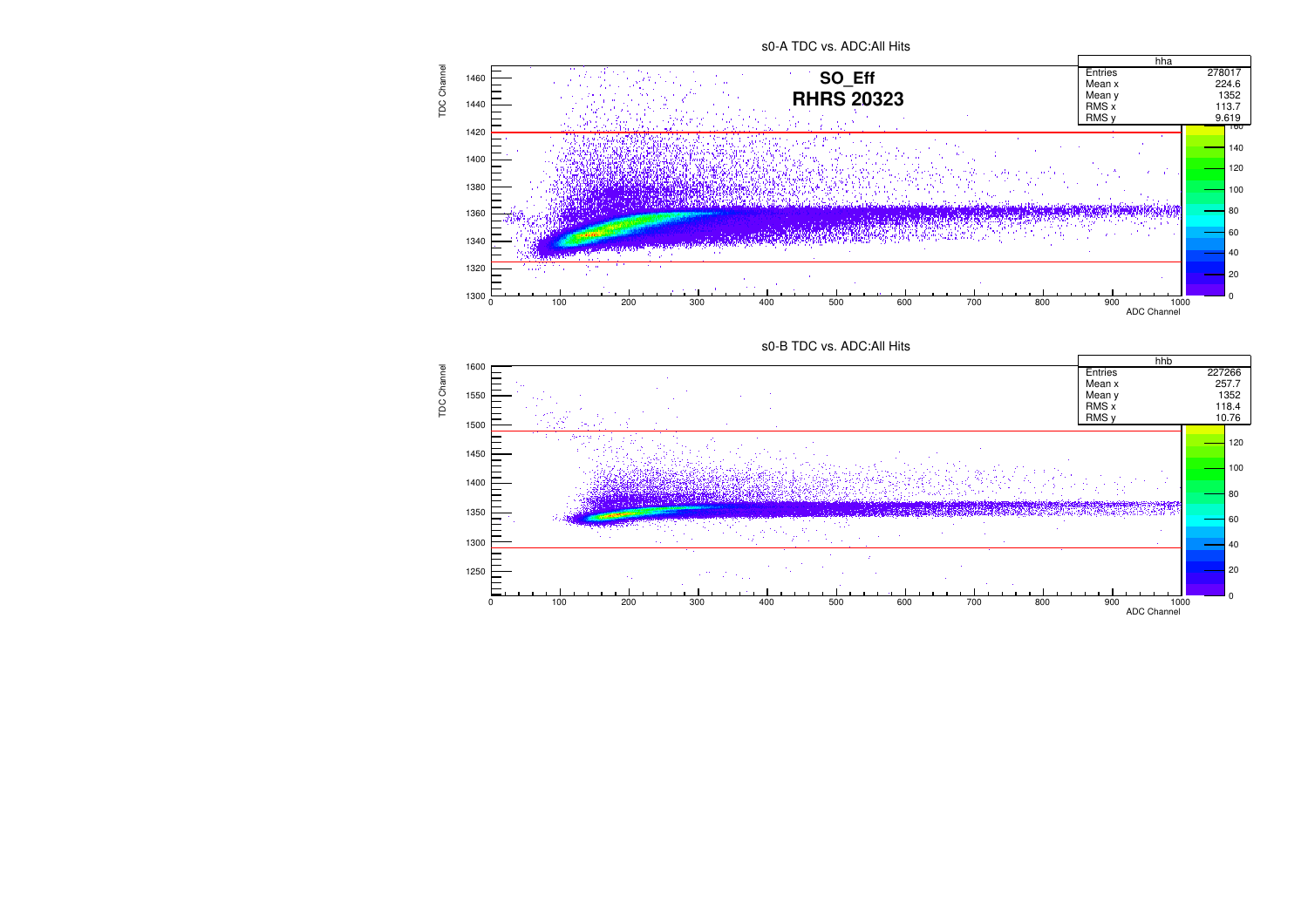

y-projection

y-projection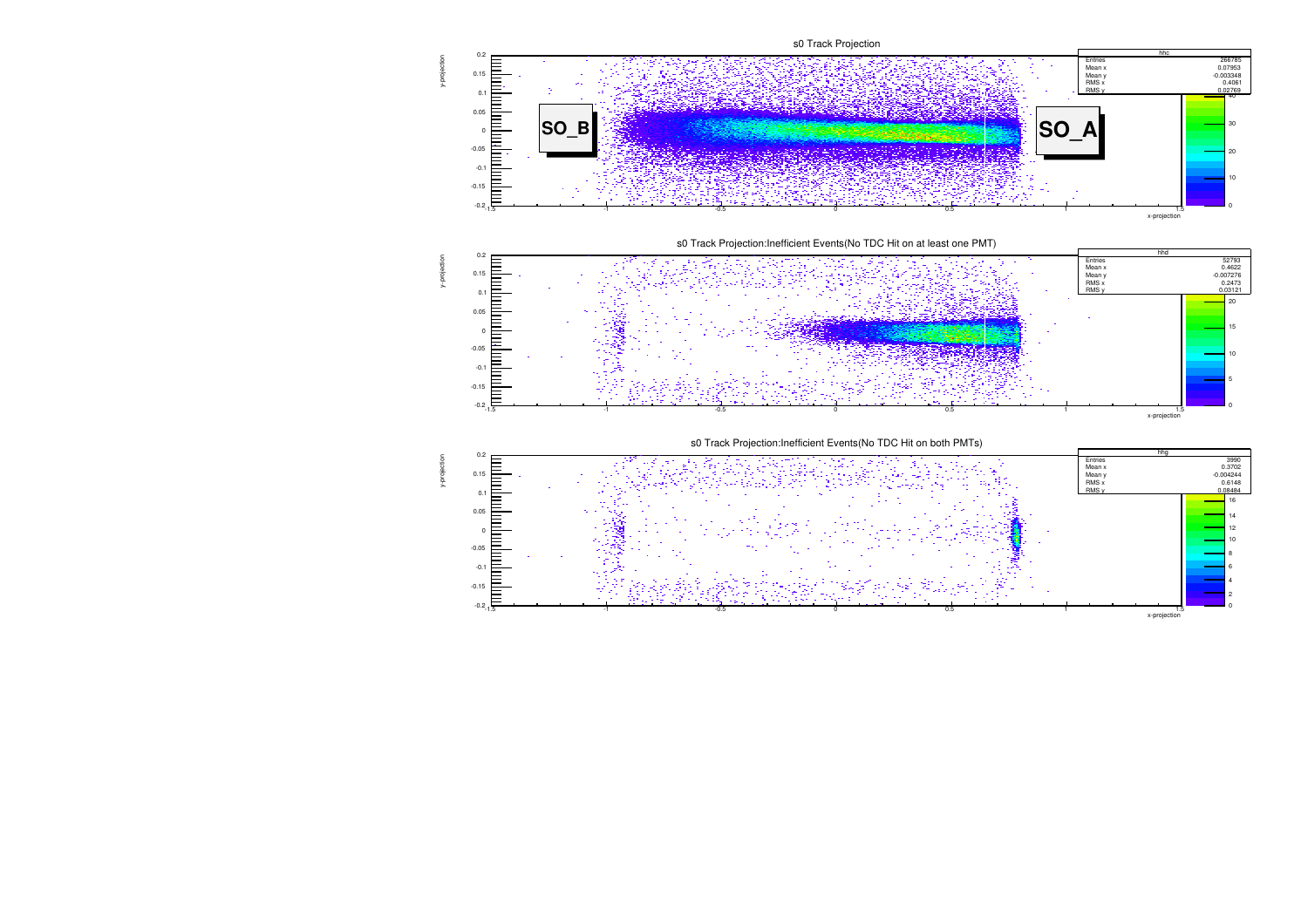s0-A Amplitude vs. x-Projection



s0-B Amplitude vs. x-Projection



ADC-Channel

ADC-Channel